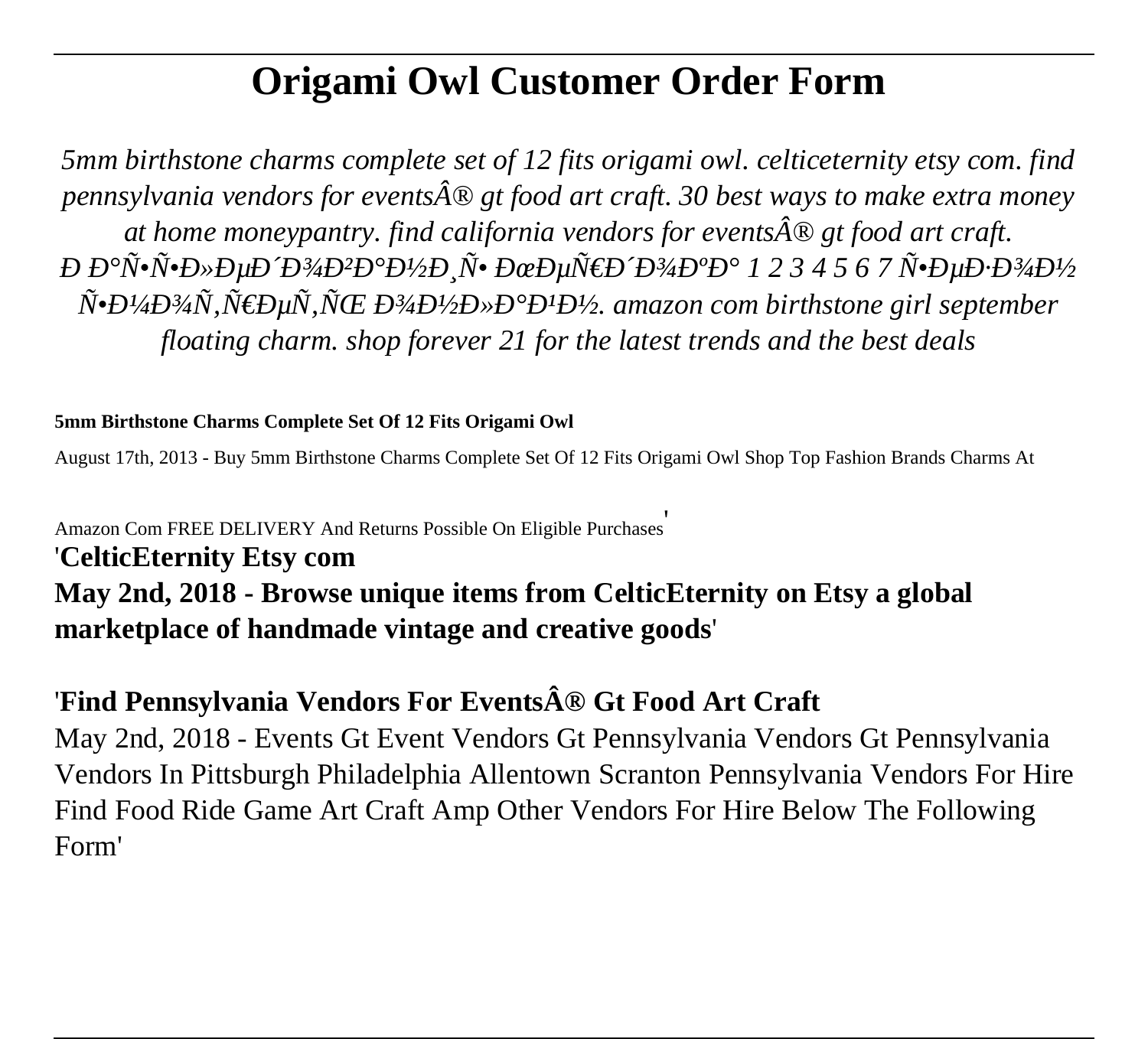# '30 Best Ways To Make Extra Money At Home MoneyPantry January 19th, 2018 - 30 Best Ways To Make Extra Money At Home Last Updated January 20 2018 This Post May Contain Affiliate Links'

#### Find California Vendors For Events® Gt Food Art Craft

April 28th, 2018 - Events Gt Event Vendors Gt California Vendors Gt California Event Vendors For Hire In Los Angeles San Diego

San Francisco California Vendors For Hire Find Food Ride Game Art Craft Amp Other Vendors For Hire Below The Following

Form

# *'*РаѕѕĐ»ĐμĐ Đ¾Đ<sup>2</sup>аĐ½Đ Ñ• ĐœĐμÑ€Đ Đ¾Đ°Đ° 1 2 3 4 5 6 7 Ñ•ĐμĐ·Đ¾Đ½ Ñ•Đ¼Đ¾Ñ,Ñ€ĐµÑ,ÑŒ Đ¾Đ½Đ»Đ°Đ<sup>1</sup>Đ½

April 29th, 2018 - ЕаĐ¼ Đ<sub>i</sub>Đ¾Đ<sup>2</sup>еРаÑŽÑ, Đ<sub>i</sub>Đ½Ñ,еÑ €ĐµÑ•Đ½Ñ fÑŽ Đ<sup>3</sup>еĐ½Đ Đ°Đ»ÑŒĐ½Đ¾Đ<sup>3</sup>4Đ<sup>3</sup>Đ¾ Ñ•Ñ<щРаа аĐ¾Ñ,Đ¾Ñ€Ñ<Đ<sup>1</sup> Đ<sup>2</sup> Ñ•Đ<sup>2</sup>Đ<sup>3</sup>/4Đ Ñ Ñ€Đ°Ñ•Ñ•Đ»ĐuĐ Đ<sup>3</sup>/4Đ<sup>2</sup>аĐ½Đ Ñ•Ň Đ Ñ•Đ*i* Đ<sup>3</sup>/4Đ»ÑŒĐ·Đ<sup>3</sup>/4Đ<sup>2</sup>аĐ» Ñ•Đ°Đ¼Ñ<е Đ½Đ¾Đ<sup>2</sup>Ñ<е Đ, Ñ•Đ°Đ¼Ñ<е Đ½ĐµĐ¾Đ±Ñ<чаĐ½Ď¼Ñ<е  $\tilde{N}$ • $D_L$  $D$ <sup>3</sup> $/4\tilde{N}$ • $D$ <sup>3</sup> $/4D \pm \tilde{N}$ √

### 'Amazon com Birthstone Girl September Floating Charm

April 29th, 2018 - Amazon com Birthstone Girl September Floating Charm Add to Your Origami Owl Locket Everything Else'